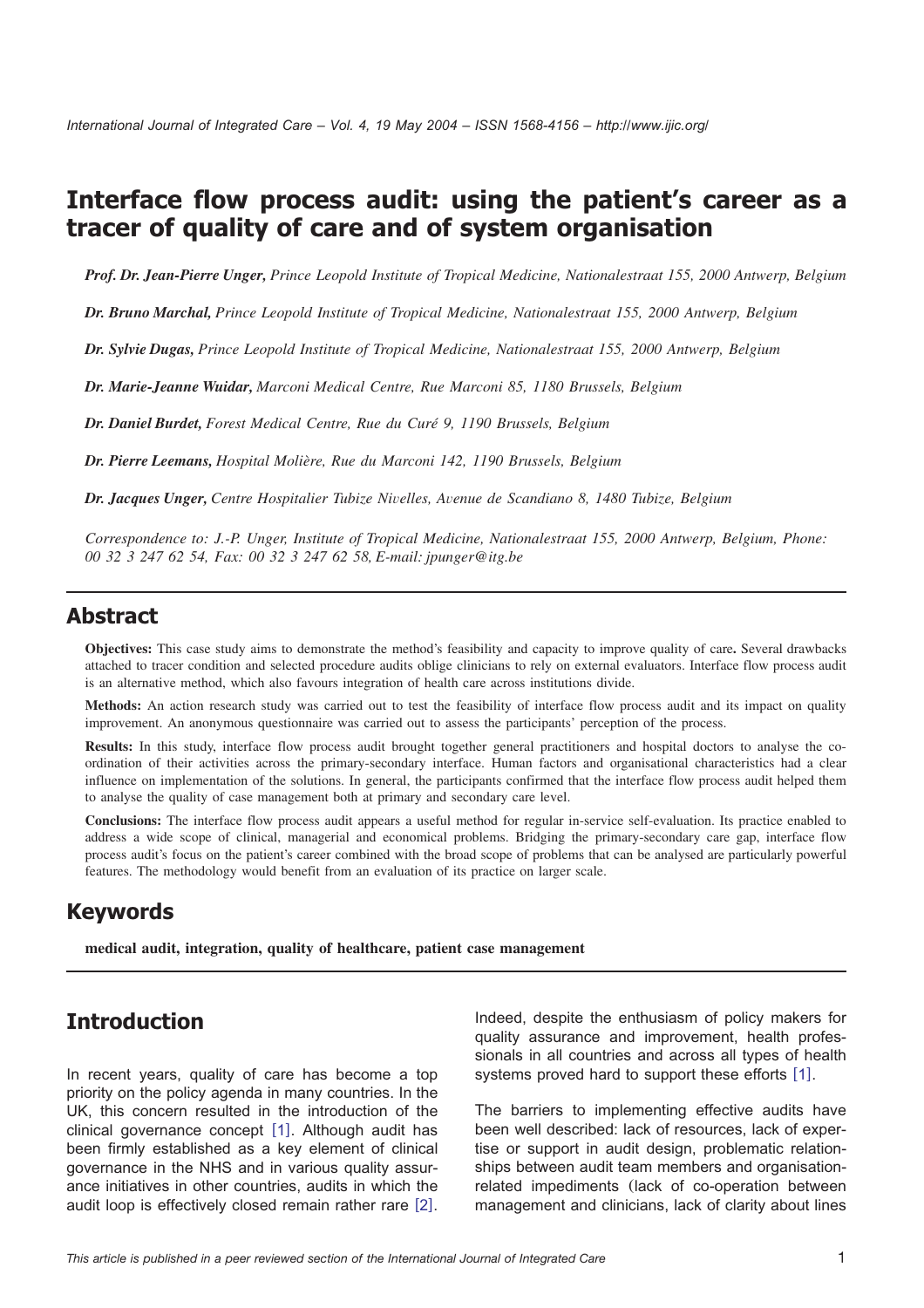of authority and accountability, lack of time, organisational culture,...). Other factors include divergent views of the participants on the objectives of audit and their general attitude towards audit  $[3-6]$  $[3-6]$  $[3-6]$ . Shek-elle [[1](#page-7-0)] summarises it well: resistance to quality improvement programmes is rooted in professionals' distrust of the criteria by which quality is measured, the perception that audit and other quality improvement initiatives primarily aim at blaming health professionals and the fact that resources almost never follow the imposed responsibility to take on additional timeconsuming duties. But as important, the author points to the fact that there are no role models on how to implement effective quality improvement programmes.

The manner and degree to which professionals of different levels are involved in audit may have an influence on the degree of ownership and usefulness of the results. Medical audit was conceived in the US as an instrument to assist health professionals to analyse and evaluate clinical care. Initially, in one-way audit, an external form of audit, specialists of one group investigated the quality of care offered by another group  $[7]$  $[7]$  $[7]$ . The literature offers numerous examples of one-way audits of general practice, led by specialists (for example in the domain of obstetrics  $[8]$  $[8]$  $[8]$ , diabetes  $[9]$  $[9]$  $[9]$  and hypertension  $[10]$  $[10]$  $[10]$  and vice-versa). Clinical audit, where multidisciplinary teams of health professionals aim to improve quality of care, may be more effective in bringing about change within organisations by surpassing the narrow borders of specific specialities.

Second, the focus and range of the audit design may have consequences for its relevance from a systems perspective. Clinical microsystems can be defined as small groups of health professionals and providers responsible for care for a well-defined population. The structure and strategies of microsystems have an influence on health system performance and on patient outcomes. Despite this, management of healthcare human resources mostly focuses on the individual level or on the level of work units defined by professional occupation when dealing with design of units or analysis of performance  $[11]$  $[11]$  $[11]$ .

In this paper, we would like to present our experience with interface flow-process audit, which integrates two models of audit. Creating links across the primary and secondary care interface is getting increasingly more attention in Belgium and other countries, as it is recognised that improved streamlining of the patients' careers may have a positive impact both on quality of care and on cost containment  $[3,12]$  $[3,12]$  $[3,12]$ . This concern is taken into account by the *Interface audit* component, that has been defined as ''complete audit cycles conducted by professionals from both primary and

secondary care working together as a team to improve quality" [[13](#page-8-0)]. Any aspect concerning the interface between first line and second line can be subject of audit: referral systems, co-ordinating chains of care, communication between hospitals and general practi-tioners, etc. [[14](#page-8-0)]. This type of audit may have the potential benefit of strengthening the clinical microsystems, in that its health professionals analyse the journey of the patient through the system with the aim of improving quality of care.

The second component of interface flow process audit is based on the flow-process model, which is used to identify the hurdles a patient meets during his journey through the health system. As such, it should add the patient's perspective to the auditing process. ''The stages in the patient's use of the service are broken down into steps. The problems a patient may encounter at each step are identified, studied and solutions looked for. This emphasis on the patient's perspective makes flow-process audit particularly valuable" [[15](#page-8-0)]. We would, however, say it offers the patient's perspective rather indirectly, as the patient is usually not participating in person.

The interface flow process audit uses critical incidents as an entry point for auditing local health systems. Critical incidents, sometimes referred to as significant events, are unforeseen, rare and not necessarily negative events occurring in the course of a case management  $[16, 17]$  $[16, 17]$  $[16, 17]$ . Their detection and analysis may allow systematic failures of a process or an organisation to be identified, similar to the principles underlying root cause analysis, a technique widely used in the US health care industry and non-healthcare industries to find and eliminate the cause of a quality problem in an effort to prevent its recurrence. The interface flow process audit has already been used to improve the quality of patient care in different settings  $[16]$  $[16]$  $[16]$ , but to our knowledge not yet as a method to improve (local) health system organisation.

This paper aims at presenting a proof of concept, by describing an interface flow process audit analysis of a single patient's case history to demonstrate the method's feasibility and its capacity to improve quality of care. Secondly, this report also aims to demonstrate interface flow process audit's capacity to improve and rationalise the organisation of local health services and specifically the co-operation between primary and secondary care professionals. Indirectly, all these factors will have an impact on quality of care  $[18]$  $[18]$  $[18]$ .

# **Methods**

The research project started in 1998 with the establishment of a team of hospital physicians of a general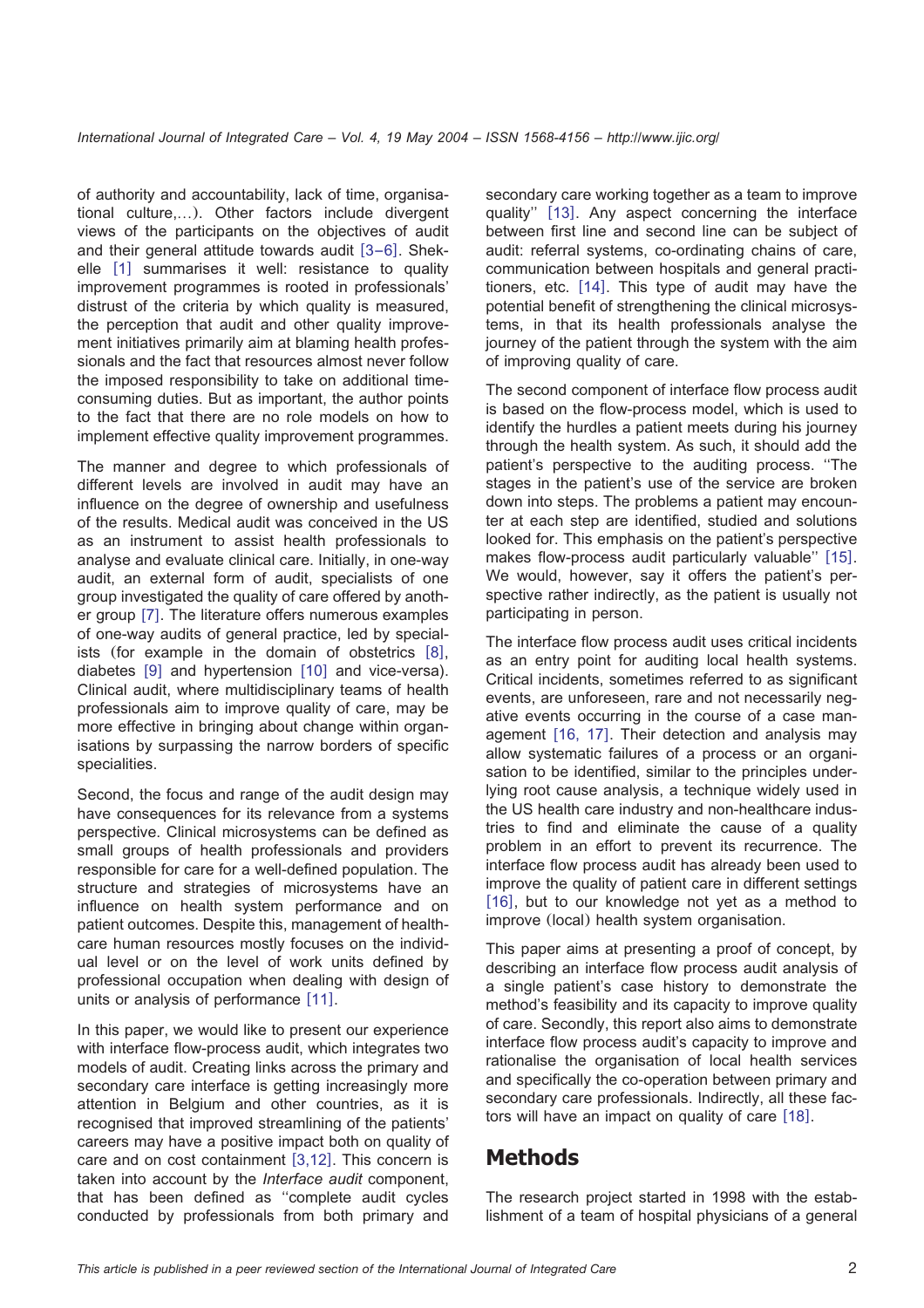hospital in Brussels and general practitioners regularly referring patients to this hospital  $[19]$  $[19]$  $[19]$ . All team members participated voluntarily in this action research study. This team greatly coincided with an existing clinical microsystem. The number of participants varied between 15 and 20 attendants per session. On average, 10 general practitioners and 2 hospital staff participated. Since 1998, 10 case management histories have been audited.

Initially, a staff member of the Department of Public Health of the Prince Leopold Institute of Tropical Medicine, Antwerp (ITM-A) led the audits. Later on, a team member took over the leadership of the audit team.

The researchers' role was to facilitate and introduce the audit methodology, to encourage critically questioning of the actual process and the integration of public health criteria in decision making and finally to advice the team on organisational changes to improve quality of care and service organisation. The researchers were public health specialists rather than clinicians, but having ample experience in general health service organisation.

A technical support and co-ordination team was set up to ensure follow-up of the proposed changes, to check their implementation and to prepare the audit meetings. This team met monthly and included two local general practitioners, the head of the hospital's internal medicine department and two researchers of the ITM.

The case outlined below was selected by the general practitioners of the audit group. The patient's case analysis required five sessions of 1 hour each (one per month). Standard questions were identified for the following domains: 1. First-line health and non-health services; 2. Clinical decision-making and diagnosis; 3. Choice of treatment; 4. Nursing; 5. Type of hospital admission; 6. Global evaluation of the results; 7. Synthesis.

After 2 years of group work based on interface flow process audit, the perception of the audit members regarding the methodology itself as well as its process and results were collected through an anonymous questionnaire. The objective was to make a participatory assessment that would guide the further development of the audit process. A questionnaire, to be completed and returned anonymously, was sent to 16 participants. It probed the perception of the general practitioner/specialist collaboration and the acquisition of public health concepts during the interface flow process audit.

### **Case report**

Mrs DM, a 75-year-old female patient, consulted her general practitioner because of malaise and dyspnea. She was known to have a history of myocardial infarction, hypertension and hypercholesterolemia. She had undergone a total left hip replacement. At that moment, she was on treatment with spironolactone, citalopram bromhydrate, dipyridamole, omeprazole, prazepam and fenofibrate. The general practitioner made a preliminary diagnosis of pulmonary embolism. He decided to check D-dimer levels, which were found to be at  $3.323$  ng/ml (normal value  $<$  500 ng/ml). The patient was hospitalised 3 days later.

On admission in the emergency ward, the patient complained of dyspnea, epigastric pain, nausea and vomiting. On physical examination she was found to have pain on palpation of the left side of the thorax. She had no temperature and her blood pressure was 110/80 mm Hg. A gastroscopy showed no abnormalities. D-dimer were checked again and now found to be at  $4.274$  ng/ml. On re-examination, a second emergency ward doctor strongly considered pulmonary embolism as the diagnosis. Subsequently, an arterial bloodsample showed hypoxaemia ( $PO<sub>2</sub>=51$ ) mm Hg) and hypocapnia (PCO<sub>2</sub>=25 mm Hg). The treatment started included administration of oxygen (from day 0 to day 7) and enoxaparin followed by acenocoumarol. A ventilation/perfusion (VP) scan was done and described by the radiologist as ''consistent with'' a pulmonary embolism. The patient was admitted to the internal medicine ward. An echocardiograph showed mild dilatation of right cavities, mild pulmonary artery hypertension, mild hypertrophied cardiomyopathy of the left ventricle and no dilatation and good contractility of this ventricle. The rib cage X-ray suggested a fracture of the 10th rib. A pelvic ultrasound scan was done on the 9th day of hospitalisation, but was negative. Duplex ultrasound scan on the 10th day of the leg veins did not show any sign of deep venous thrombosis.

The patient recovered well and was discharged on the 11th day. Acenocoumarol and the pre-hospitalisation treatment were continued at home. One year after discharge, anti-coagulation therapy was stopped without any recurrence of pulmonary embolism.

## **Description of the process of the interface flow-process audit**

In this section, we describe briefly the process of the audit for the four domains covered by this case's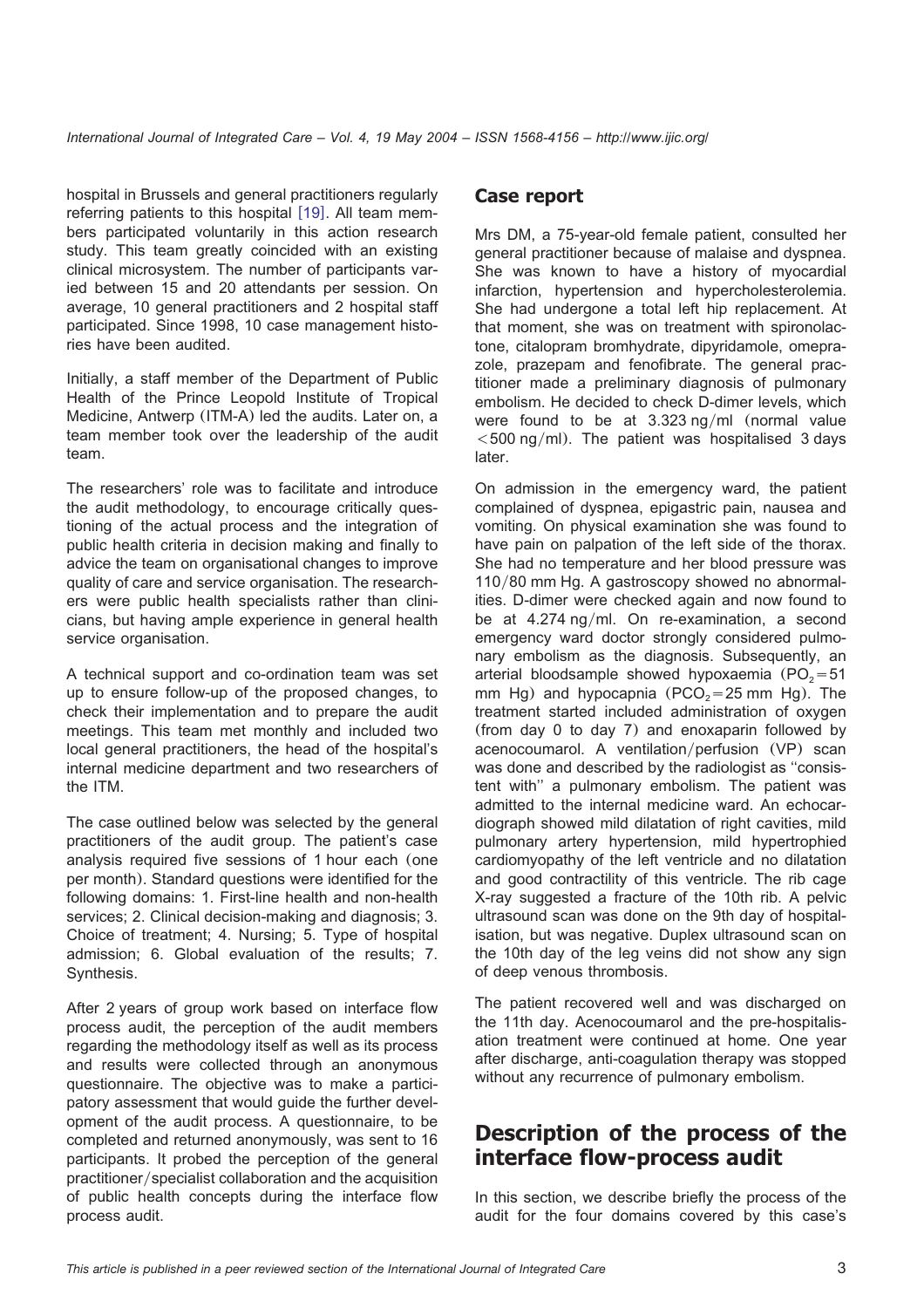audit: (1) *Primary care services*, (2) *Clinical decision making and diagnosis*, (3) *Choice of treatment*, and (4) *Type of health service utilisation*. For each domain, we selected a 'typical' question that emerged. We summarise the content of the discussion and the response, and finally the solution that was proposed and its implementation.

### **Primary care services**

*Question*: Why didn't the general practitioner act on his diagnosis of pulmonary embolism?

*Discussion and response*: The hospital laboratory sent the results of the D-dimer test to the general practitioner with a delay of 3 days. Due to his workload, the general practitioner had not called the laboratory for these results. This points a communication problem across the primary-secondary care interface.

*Proposed solution*: The laboratory IT system should distinguish between urgent and non-urgent tests requested by external general practitioners by using a specific marker. The results should then be phoned promptly to the general practitioner.

*Implementation*: This proposal has been implemented, but some delay is still occasionally observed.

### **Clinical decision making and diagnosis**

*Question*: Why were D-dimer requested in the emergency room before the temptative diagnosis of pulmonary embolism was put forward?

*Discussion*: Only the negative predictive value of this test in excluding pulmonary embolism is of interest. For this purpose, the Elisa method for measuring D-dimer (opposed to the latex method currently used in the hospital) can increase the negative predictive value of the test  $[20]$  $[20]$  $[20]$ .

*Response*: The D-dimer test is carried out systematically in the emergency ward, because a temporary research procedure resulted erroneously in a permanent rule.

*Proposed solution*: This test should be removed from the routine list. It should only be used to exclude pulmonary embolism. In addition, the laboratory should be asked to change the test method (ELISA instead of latex).

*Implementation*: The D-dimer test was removed from the routine lab test list of the emergency ward. The ELISA technique is currently used. However, the D-dimer (latex method) test is still unduly asked for in some instances, pointing to the difficulty to diffuse and to have accepted new diagnostic protocols.

### **Choice of treatment**

*Question*: Was the suffering of the patient sufficiently taken into consideration?

*Discussion*: Some complaints of the patient (nausea, vomiting and dizziness) were not monitored during her stay, nor was there any symptomatic treatment started. Furthermore, the masking effect of omeprazole on gastric complaints was not considered. Analysis of the format of the commonly used hospitalisation file and the answers to the audit questions indicated that for the doctors it was difficult to relate chronologically the evolution of the complaints and symptoms, the results of the tests and the response to treatment. Vital parameters were monitored by the nurses on a chart kept in the nursing file, because it was thought that for legal reasons separate medical and nursing records were mandatory in Belgium. Checking the legislation showed that a single integrated hospitalisation file is legal  $[21]$  $[21]$  $[21]$ .

*Response*: If the patient's complaints and symptoms had been taken into account systematically, correct and timely symptomatic treatment would have been given. However, the current file system impairs combining information from both nursing and medical files. The follow-up of a patient admitted for acute problems remains an issue for debate within the hospital, as it was noticed that after the acute phase, attention for other, chronic or less urgent, complaints tends to be insufficient.

*Proposed solution*: Merging the nursing and medical files would allow better assessment of the patient's health status and the impact of treatment. The integrated file should facilitate the day-to-day case management. For example, it was suggested that one single table could be used to monitor relevant signs, complaints and laboratory results. The patient's problems should be clearly listed, as well as the different diagnoses. This should be used to define parameters to be monitored daily. The file design should also facilitate the writing of the discharge letter to the general practitioner. These suggestions were to be offered to the doctors in charge of the computerisation process of hospitalisation files.

*Implementation*: So far, this proposal has been implemented partially (e.g. integration of monitoring of vital signs and relevant laboratory data in the medical file).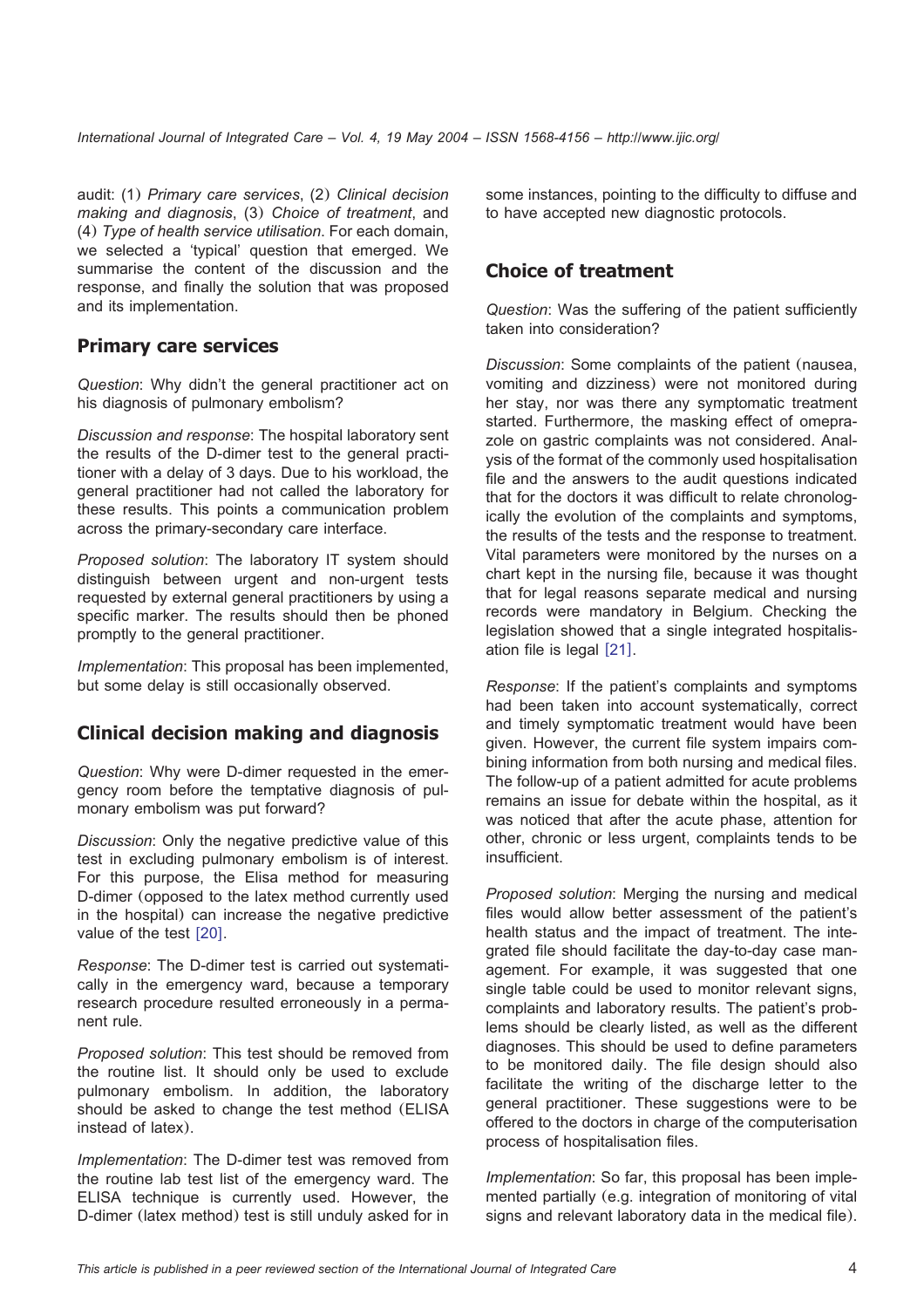### **Type of health service utilisation**

*Question*: Could hospitalisation have been shortened or even avoided?

*Discussion*: On day 7, nasal oxygen administration was stopped and only two tests were performed after that. The leg duplex ultrasound scan, which was performed only on the 9th day, was questioned precisely because it had been performed late. The pelvic ultrasound scan could have been done after discharge. In fact, the general health status of the patient did not justify a 10 days' admission. Moreover, low molecular weight heparin now makes home care for pulmonary embolism much easier. Once-daily dalteparin therapy for deep venous thrombosis in a hospital-in-the-home setting was shown safe, efficacious and cost effective in protecting against pulmonary embolism [[22](#page-8-0)]. Patients can safely and effectively perform home self-injection under professional supervision  $[23]$  $[23]$  $[23]$ . For patients with acute proximal deep vein thrombosis, treatment at home with low-molecularweight heparin is less costly than hospital-based treat-ment with standard heparin [[24](#page-8-0)].

*Response*: Hospitalisation could have been reduced to 6 days.

*Proposed solution*: Leg Ultrasound Scan should not be requested when the ventilation/perfusion scan results indicate a high probability of pulmonary embolism. Screening for cancer as a cause of pulmonary embolism should be carried out as an outpatient procedure. In Brussels, the detailed indications for home care in the management of pulmonary embolism remain to be studied.

*Implementation*: Leg Ultrasound Scan is more carefully ordered. Patients now undergo a pelvic ultrasound scan to screen for pelvic tumours on outpatient basis after discharge. However, suspected cases of pulmonary embolism are still all admitted to the hospital.

# **Results**

### **Outcome of the audit**

In this particular audit, shortcomings were identified at different levels. Concerning quality of clinical care, it was seen that in the clinical decision making process the patient's complaints and symptoms were not considered sufficiently. Non-relevant tests with a long waiting list contributed to an unacceptable length of stay. Regarding service organisation, weaknesses identified include delays in delivering urgent results to general practitioners, inefficient use of diagnostic tests (automatic request of D-dimer test, inappropriately used Leg Ultrasound Scan, uninformative ventilation/ perfusion scan results), the use of an inappropriate laboratory technique (latex D-dimer test) and inadequate training of staff in the emergency unit.

This analysis was followed by measures to improve quality of care: differentiating urgent from non-urgent tests regarding the feedback of the results, the introduction of ELISA D-dimer tests and the standardisation of reporting of ventilation/perfusion scan results. The interface flow process audit enabled some gaps between actual medical practice and best practice to be filled by continuous medical education in domains such as clinical epidemiology, rationalisation of disease control and utilisation of evaluation criteria (costefficiency, patient's viewpoint and uncertainty).

### **Perception of the audit by the participants**

Eleven members returned a complete form, eight out of the twelve general practitioners and three out of the six hospital specialists. Among the aspects felt as positive, the improvement of communication between professionals from the two levels of care clearly stood out. A second positive point was that, through interface flow process audit, doctors' awareness of the notion of health care system and of their role in this system increased.

Regarding the methodology of interface flow process audit, the majority of respondents found that it allowed them to analyse the quality of patient's management in general practice  $(6/11)$  and in hospital  $(7/11)$ . Nine out of eleven respondents said that due to their participation to the audit, they have introduced practical improvements in their patient case management.

However, the respondents pointed out some areas for improvement. They found that even if the methodology is very effective in identifying problems, the following steps of analysis and mostly of formulation and implementation of solutions were still not developed adequately. They also highlighted that the process was so far too hospital-centred and too physician-centred.

# **Discussion**

Interface Flow Process Audit offers a number of theoretical advantages over traditional designs of audit. It enables evaluation of quality of care in a comprehensive manner, allowing identification of a wide range of problems across organisational borders, as opposed to the tight focus of tracer condition audit.

The interface flow process audit proved to be an initiative that ''usefully explores the possibilities of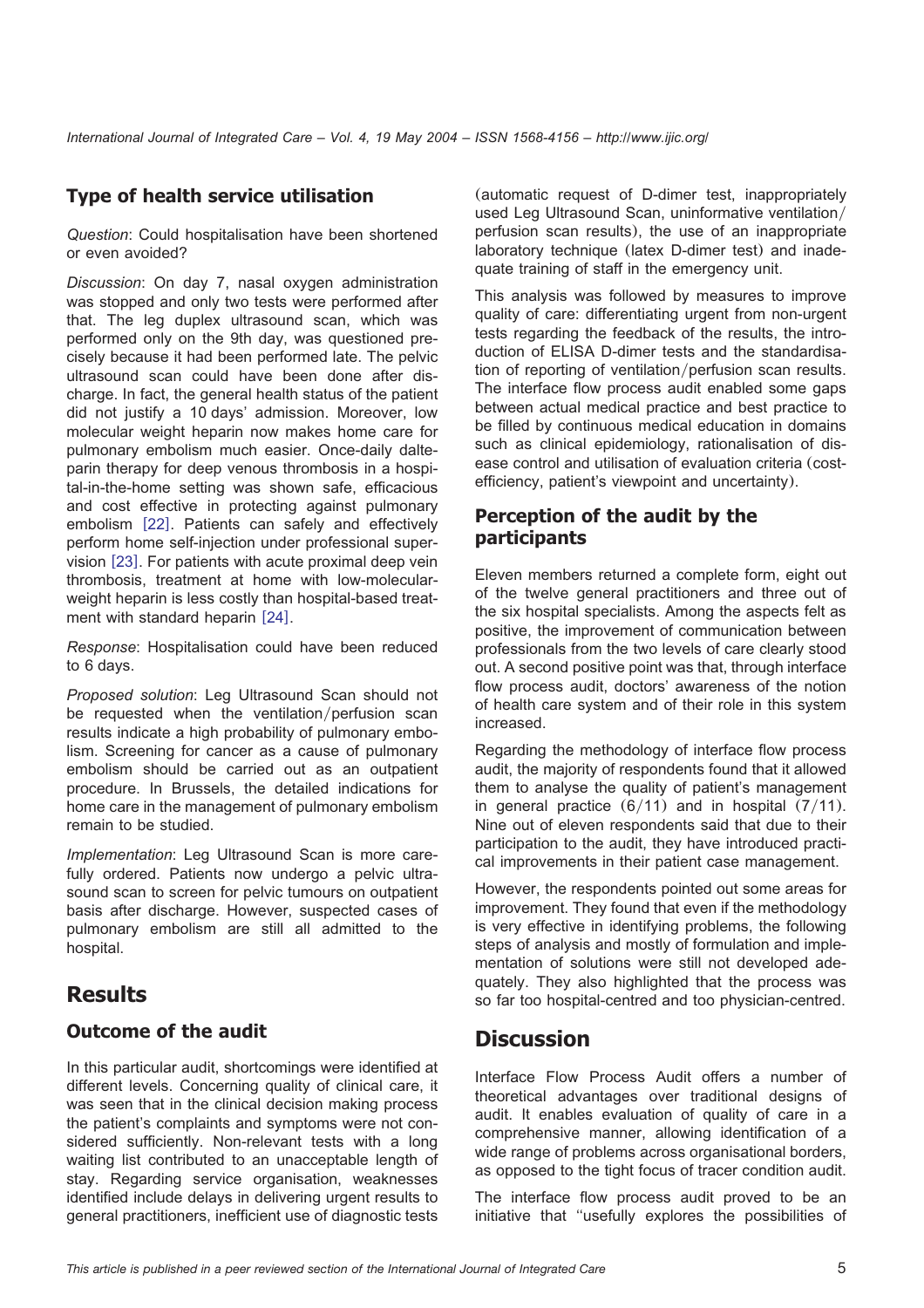supporting development of guideline-retrieval systems customised for individual general practitioners or prac-tices" [[25](#page-8-0)]. This too contrasts with tracer condition audit, which often results in an unmanageable amount [[26](#page-8-0)] of insufficiently used [[27, 28](#page-8-0)] guidelines, designed without the involvement of their assumed users.

The method uses the patient's career and the definition of quality of care according to Baker's recommendation  $[5]$  $[5]$  $[5]$ . However, while based on the technical skills of the participants, it was also able to mobilise external expertise and literature to define quality standards when needed.

Finally, in this study, interface flow process audit brought together general practitioners and hospital doctors to analyse the co-ordination of their activities across the primary-secondary interface. All health professionals involved in this audit felt stimulated to internalise public health criteria for decision making by taking an active role in evaluation of quality of care and in improving health service organisation. This stands in sharp contrast with tracer condition audit, in which the dominating role of the tracer disease's specialists reduces the impact of the general practitioners and general specialists. The participants confirmed that the interface flow process audit helped them to analyse the quality of case management both at primary and secondary care level. This suggests that the method avoided one category of professionals being judged by another on the basis of standards that are not shared by both parties. Furthermore, improved contact between general practitioners and hospital specialists helped to strengthen local care structures in a country—Belgium—that lacks any decentralised administration to co-ordinate health care and facilities and, until recently, incentives to stimulate collaboration between specialists and general practitioners. While interface flow process audit would be easier to implement in well-structured health systems such as Health Maintenance Organisations or North European health services, we believe that this points that it can stimulate and strengthen system links across the primary-secondary care divide in any setting.

However, this study also raised a number of issues that proved difficult to resolve. First, human factors and organisational characteristics had a clear influence on implementation of some solutions. Implementing interventions across departmental boundaries has proven to be difficult. In this case, insufficient communication channels and the relative autonomy of the different departments (radiology, laboratory, the emergency ward, the hospitalisation unit and the hospital management team) impeded effective and complete implementation of the proposed solutions.

In particular the introduction of clinical guidelines for pulmonary embolism could have been effective in reducing length of stay and the number of tests, resulting in better care for the patient and in contributing to cost control. Their implementation was hampered by lack of ownership. Enlarging representativity of the audit team could perhaps have resulted in a wider acceptance of the proposed measures.

Interventions requiring modifications in reimbursement patterns are particularly difficult to introduce, as this falls under the authority of the Ministry of Social Affairs. But even at the level of single departments, differing (professional) interests may impede change. For example, suggested reorganisations at odds with the physicians' timetable met resistance.

Second, the Ministry of Social Affairs may need to introduce some incentives for doctors to participate in audits: in Belgium, general practitioners and quite some hospital specialists operate as independent, private professionals. Their involvement in audits represents a certain opportunity cost.

Third, interface flow process audit assumes the perspective of the patient only indirectly by assessing his journey through the health system. However, in this study, only medical doctors participated in the audit, in contrast with other interface audits. This may have avoided the group splitting up into professional categories, a pitfall mentioned by Eccles, but it probably also reduced the diversity of approaches. Nurses, for instance, are more likely to detect hidden complaints and problems the patient is facing.

Fourthly, the method's capacity to reorient medical practice towards a patient-centred style of management better addressing the patient's needs further exploration.

Finally, in the case reported, interface flow process audit required the presence of an external public health expert  $(1/4$  full time equivalent), raising questions about sustainability and reproducibility. We expect that in the near future some of the audit team members will have sufficient experience with public health methods and the audit techniques to become themselves the initiators of other audit groups. Continuous medical education initiatives, such as local groups of continuous medical education in Belgium could take advantage of the methodology. It would require structural changes, as it needs some interdisciplinary-shared responsibility and scientific guidance geared to both clinical and managerial points of view. In Belgium, this scientific support is available not only in universities, but also in professional associations and trade unions.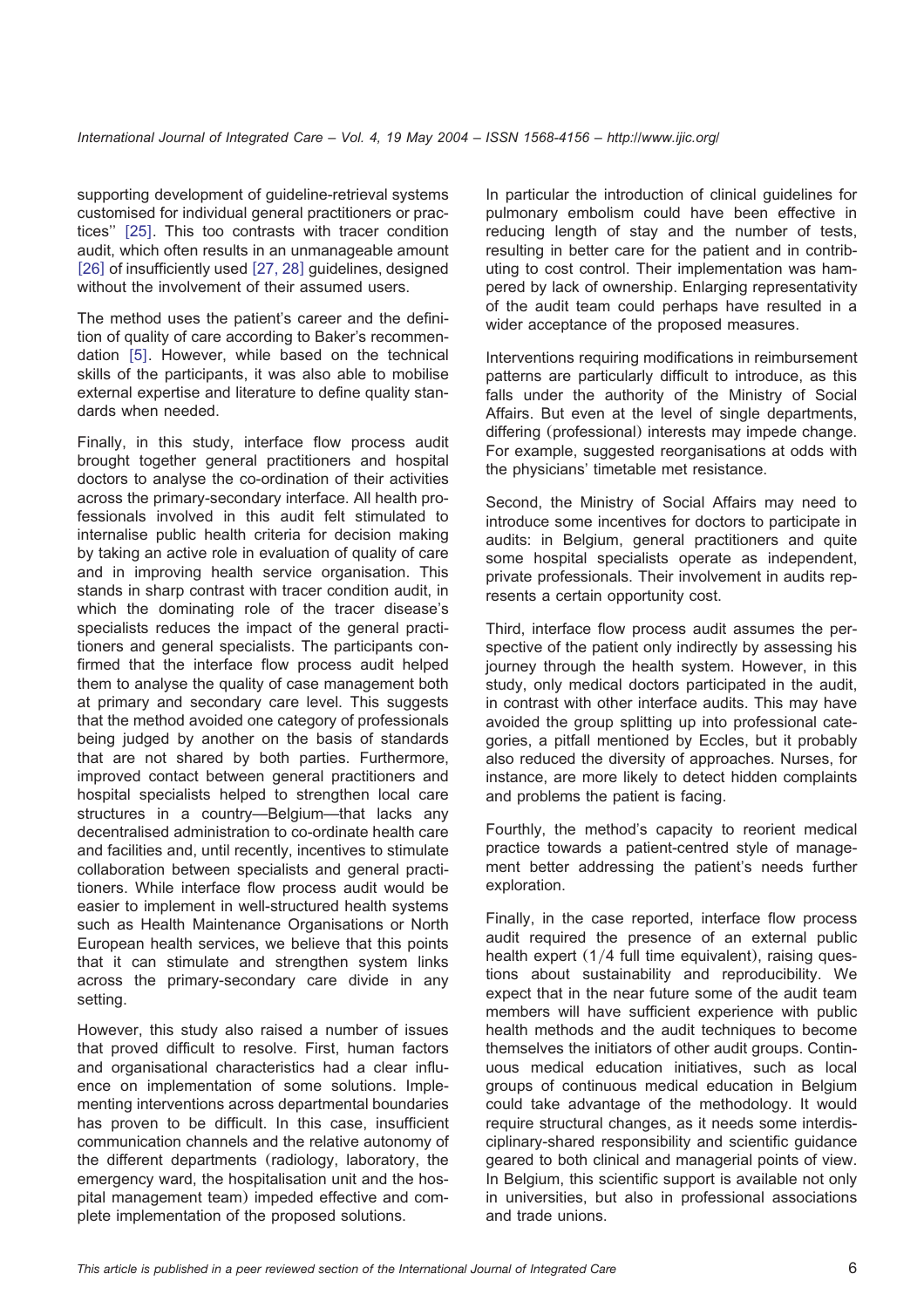# **Conclusion**

Interface Flow Process Audit paves the way to regular in-service use of a self-evaluation method aimed at improving the quality of care and of service organisation. Bridging the primary-secondary care gap, its focus on the patient's career combined with the broad scope of problems that can be analysed are powerful features.

### **Annex** – **Questions examined during the flow process audit**

### **First-line health and non-health services**

Was there any patient's delay in consulting? Was the care offered comprehensive, i.e. bio-psycho-social? Was the care continuous? How has the process enhanced the autonomy of the patient? How was the suffering of the patient dealt with? Was the patient appropriately referred to the hospital? Was a proper differential diagnosis defined? Was the care effective and efficient? Was an appropriate team of professionals managing the case? Were non-medical (social, etc.) services adequately used? What services were used following discharge? How was prevention and promotion personalised for this patient?

### **Clinical decision-making and diagnosis**

Which requested tests were of doubtful usefulness? Which tests were forgotten? Are there reasons to believe that some tests were carried out badly (paradoxical results, for example). Were there any cheaper alternatives that should have been considered? Was the power of the signs and symptoms strong enough to make diagnosis? Were certain laboratory tests or medical imaging unnecessary? Was the use of tests during the course of the illness justified by the illness? Are there reasons to suspect false positives (for example, ineffective treatment) or false negatives (diagnosis delayed, unexplained death, repeated tests with discordant results)? Considering the symptoms, were the important diseases eliminated (i.e. dangerous, not spontaneously self-limiting disease, causing considerable suffering or leading to death)? Were evidence-based medicine sites and the literature in general used?

### **Choice of treatment**

What was the hypothetical diagnosis? What result was one hoping to achieve? Was there congruity between the treatment and the diagnosis? Was treatment up to the norms described in the literature? Did one forget to deal with the suffering and problems experienced by the patient by concentrating solely on the aetiology of suffering? How effective was the treatment (side effects – iatrogenic – avoidable?)? Did an avoidable complication, a sequel or a death happen? Could the same result have been achieved more rapidly? What were the signs and symptoms used to evaluate this? Was there any scope for reducing medication (duplication, doubtful efficacy of certain drugs, etc.)? Were there cheaper alternatives to the drugs used?

#### **Nursing**

Were there any critical incidents that might suggest poor quality of nursing (treatment badly or incompletely administered, delay in the execution of orders, sterilisation errors, nosocomial infections, etc.)? Were there any known psychological problems that could have been avoided with better nursing care?

### **Type of hospital admission**

Was admission delayed? Was the length of stay too short or too long? What could have been done to reduce the length of stay (better collaboration from the family, improving equipment at the primary care level, better work organisation, and earlier access to a specialist, etc.)? Was the choice of department (emergency ward, outpatient clinic, medical ward, surgical ward) appropriate? What measures were taken on discharge? How can the hospital contribute to strengthening primary care in order to improve the quality of the implementation of these measures?

### **Global evaluation of the results**

How to assess the treatment results (out-patient follow-up, at primary care or hospital level) in terms of the general state of the patient (deceased, cured, appropriate continuing care) and of the evolution of the dominant symptom (disappeared, improved, identical, increased). With hindsight, was the treatment useful (does either the general practitioner or the health centre possess the techniques used by the hospital?)? With hindsight, what were the justifications for admission? Could a better result have been obtained had there been better collaboration from the family? better equipment? training for the doctor? easier access to a specialist? better work organisation? preliminary operational research? technical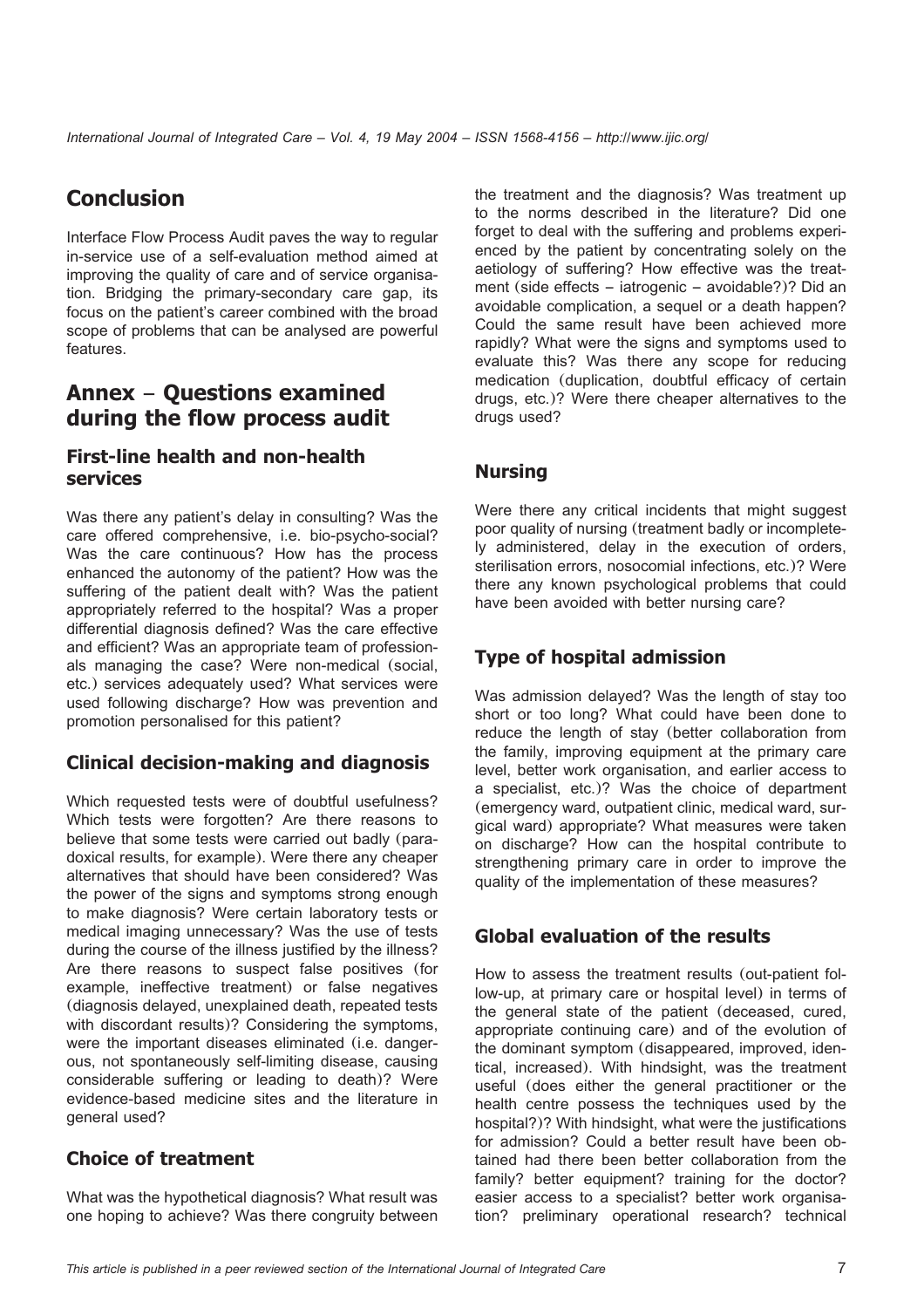<span id="page-7-0"></span>supervision? Was the psychological distress properly addressed?

#### **Synthesis**

How to assess the measures undertaken to correct or improve the system?

## **Acknowledgments**

We thank the Belgian Ministry of Social Affairs for having made possible this research by financing the SYLOS (Local Health Systems) project. We are also indebted to G Plat and R Naeije [[29](#page-8-0)] who contributed to the design of the pulmonary embolism algorithm, and to MJ Wuidar and P Leemans, who reviewed the manuscript.

## **Vitae**

**Jean-Pierre Unger, MD, Phd,** is senior lecturer at the Prince Leopold Institute of Tropical Medicine, Antwerp, Belgium and a specialist in health service organisation.

**Bruno Marchal, MD, MPH** worked for 2 years as medical officer and for a further 4 years as a hospital medical superintendent in a rural district in Kenya. He is currently research assistant at the Department of Public Health, Prince Leopold Institute for Tropical Medicine, Antwerp, Belgium.

**Sylvie Dugas, MPH** (1996, Institute of Tropical Medicine of Antwerp, Belgium) has had 6 years of field experience in health services organisation in Zimbabwe and Guinea, 1 year of experience as a consultant in international public health and 5 years of academic experience (teaching, research and technical support in the field) at the department of public health of the Institute of Tropical Medicine in Antwerp.

**Marie-Jeanne Wuidar** studied social sciences at the Free University of Brussels from 1968 until 1972. She obtained a PhD in medicine in 1980. From 1980 onwards she worked as a general practitioner in the Marconi Medical Centre of integrated health. In 1980 and 1981 she participated in the organisation of the primary health services of the city Yanbu in Saudi Arabia.

**Daniel Burdet** is a general practitioner working in a multidisciplinary primary care team in Brussels, where he is also leading the Quality Improvement, Healthcare Management and Study-Development departments. He is also working in the 'Fédération des Maisons Médicales et Collectifs de Santé Francophones' (Brussels) as a collaborator in the Study-Research, Quality Improvement and Health Promotion departments.

**Pierre Leemans** has been working as a medical doctor for almost 20 years. He has been working as a practical trainer at the ULB since 1991. He has responsibilities in the local organisation of general practitioners in Forest/St. Gilles.

**Jacques Unger, MD 1973, PhD 1983.** Head of the Thyroid Unit Academic Hospital 1987–1994, Head of the internal Medicine Department César de paepe 1994–1997, Molière 1997–2001, Professor of Endocrinology 1990–1994 and of Internal medicine 1998–2001.

# **References**

- 1. Shekelle PG. Why don't physicians enthusiastically support quality improvement programmes? Quality and Safety in Health Care 2002;11(1):6.
- 2. Gnanalingham J, Gnanalingham MG, Gnanalingham KK. An audit of audits: are we completing the cycle? Journal of the Royal Society of Medicine 2001;94(6):288–9.
- 3. Szecsenyi J. Improving care at the primary-secondary care interface: a difficult but essential task. Quality in Health Care 1996;5(4):191–2.
- 4. Johnston G, Crombie IK, Davies HT, Alder EM, Millard A. Reviewing audit: barriers and facilitating factors for effective clinical audit. Quality in Health Care 2000;9(1):23–36.
- 5. Baker R, Robertson N, Farooqi A. Audit in general practice: factors influencing participation. British Medical Journal 1995;311(6996):31–4.
- 6. Berger A. Why doesn't audit work? [editorial] [see comments]. British Medical Journal 1998;316(7135):875–76.
- 7. Baker R. What is interface audit? Journal of the Royal Society of Medicine 1994;87(4):228–31.
- 8. Bryce FC, Clayton JK, Rand RJ, Beck I, Farquharson DI, Jones SE. General practitioner obstetrics in Bradford [published erratum appears in BMJ 1990 May  $26;300(6736):1394$ ] [see comments]. British Medical Journal 1990;300(6726): 725–7.
- 9. Singh BM, Holland MR, Thorn PA. Metabolic control of diabetes in general practice clinics: comparison with a hospital clinic. British Medical Journal Clinical Research Ed 1984;289(6447):726–8.
- 10. Bulpitt CJ, Daymond MJ, Dollery CT. Community care compared with hospital outpatient care for hypertensive patients. British Medical Journal Clinical Research Ed 1982;284(6315):554–6.
- 11. Mohr JJ, Batalden PB. Improving safety on the front lines: the role of clinical microsystems. Quality and Safety in Health Care 2002;11(1):45–50.